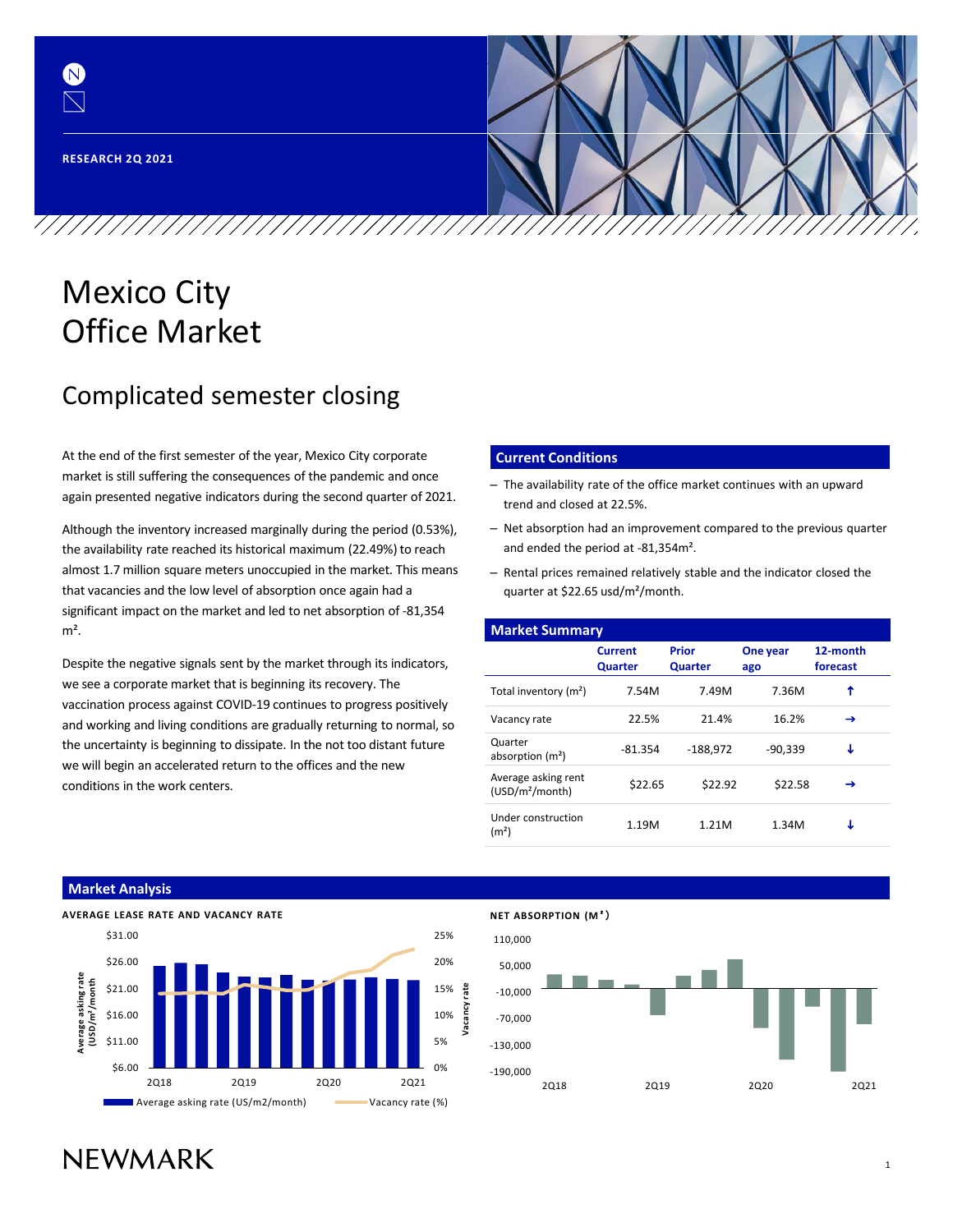#### **Vacancy continues**

Undeniably, vacancies has hurt corporate markets significantly during the pandemic and, in the case of Mexico City, this abandonment of workspaces is much more notable given that it is the largest office market in Latin America.

It is important to be clear that vacancy is not an exclusive phenomenon of the pandemic period, but it has reached higher levels since the beginning of the contingency. In the semester prior to the start of the lockdown (3Q19 and 4Q19), the unoccupied area was almost 140,000m², a figure that is already high. In the initial quarters of the health emergency (1Q20 and 2Q20), vacancy rised to more than 173,000m², a number that represented an increase of 23.5% compared to the previous semester. For the second half of 2020 and the first half of 2021, the vacancy figures increased to 198,657m² and 320,116m², respectively. This last figure represents a 128% increase compared to the last "healthy" quarter that saw the Mexico City corporate market.

#### **Modest Occupancy Level**

Just as important as the vacancies, has been the decrease in gross absorptions throughout this extraordinary period for offices. Although we have seen that in a "healthy" time for the market vacancies are considerable, they are mimicked by the natural cycle of absorption of these spaces, because in a healthy economy and under normal conditions, the economy grows quarter after quarter and with it, new companies need these spaces or already consolidated companies seek to expand their operations.

This dynamic was abruptly interrupted when companies were unable to occupy their office spaces, a condition that lasted for many months. Later, there was a significant distrust of returning to traditional work spaces that still prevails, while for many companies the implementation of remote work had a positive outcome. We will begin to see the permanent consequences of all these changes by the end of this year, when vaccination is much more advanced and companies can make medium and long-term decisions.

#### **Generalized oversupply**

For some periods we have commented on the upward trend in the availability rate and for this quarter we can comment that the office market in Mexico City presents an oversupply in all its corridors. Of course, not all of them contribute in the same way to the almost 1.7 million square meters available in the city, a figure that represents 22.5% of the unoccupied profitable ANR.

Bosques and Lomas Palmas are the submarkets that generate the least concern, since together they only contribute 9% of the available surface of the entire market, in addition to the fact that the surface under construction within these two corridors does not reach 100,000 meters squares.

On the other side of the spectrum, we find the Norte, Santa Fe and Insurgentes corridors, which together represent more than 56% of the net rentable unoccupied area of the entire city. In addition to this, the area under construction within these three submarkets exceeds 375 thousand square meters, which represents almost 5% of the current inventory of the entire city.

#### **Vacancy per Submarket**

**TOTAL VACANCY: 1,694,838 m²**



#### **Average Asking Rates Range**

**MINIMUM AND MAXIMUM ASKING RATES**

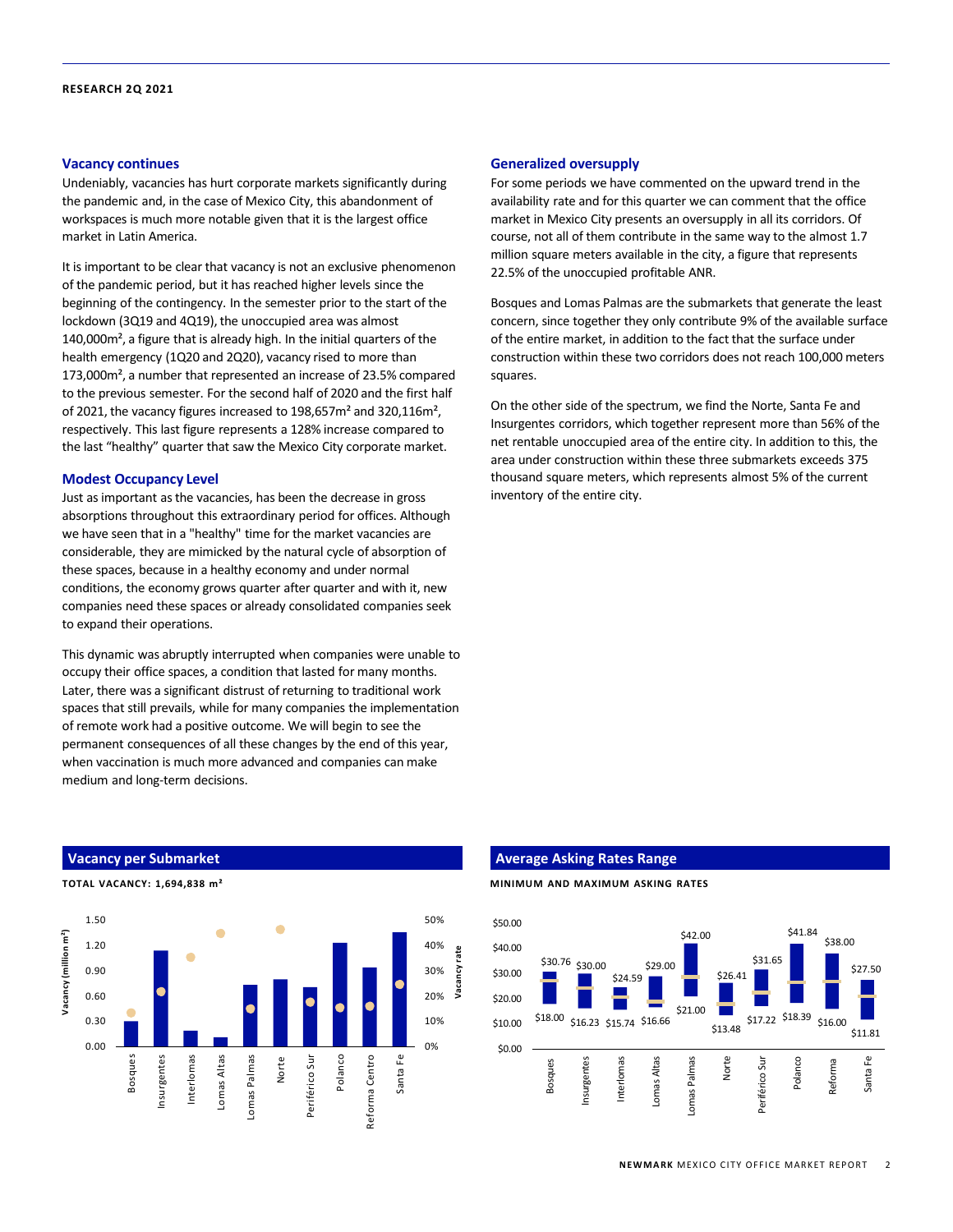| <b>Submarket Stats</b>           |                                                |                                        |                                                     |                               |                                                      |                                                              |                                                              |
|----------------------------------|------------------------------------------------|----------------------------------------|-----------------------------------------------------|-------------------------------|------------------------------------------------------|--------------------------------------------------------------|--------------------------------------------------------------|
|                                  | <b>Total</b><br>Inventory<br>(m <sup>2</sup> ) | <b>Deliveries</b><br>(m <sup>2</sup> ) | <b>Total</b><br><b>Vacancy</b><br>(m <sup>2</sup> ) | <b>Vacancy</b><br>Rate<br>(%) | <b>Total</b><br><b>Activity</b><br>(m <sup>2</sup> ) | <b>Quarter Net</b><br><b>Absorption</b><br>(m <sup>2</sup> ) | <b>Avergae Asking</b><br>Rate<br>(USD/m <sup>2</sup> /month) |
| <b>Bosques</b>                   | 304,343                                        |                                        | 40,857                                              | 13.4%                         | 236                                                  | $-901$                                                       | \$27.17                                                      |
| Insurgentes                      | 1,142,183                                      | 19,483                                 | 248,744                                             | 21.8%                         | 14,442                                               | -29,955                                                      | \$24.32                                                      |
| Avenida Insurgentes<br>Principal | 612,354                                        | 16,000                                 | 156,675                                             | 25.6%                         | 9,441                                                | $-13,063$                                                    | \$24.76                                                      |
| Insurgentes San Ángel            | 126,381                                        | 3,483                                  | 23,184                                              | 18.3%                         | 4,515                                                | $-2,656$                                                     | \$23.00                                                      |
| Insurgentes Revolución           | 174,834                                        |                                        | 23,908                                              | 13.7%                         | 184                                                  | $-11,798$                                                    | \$22.25                                                      |
| Insurgentes Roma-Condesa         | 77,986                                         |                                        | 20,308                                              | 26.0%                         | 302                                                  | 302                                                          | \$24.82                                                      |
| Insurgentes Oriente              | 150,628                                        |                                        | 24,669                                              | 16.4%                         |                                                      | $-2,740$                                                     | \$24.33                                                      |
| <b>Interlomas</b>                | 194,070                                        |                                        | 68,662                                              | 35.4%                         | 1,554                                                | $-7,828$                                                     | \$20.69                                                      |
| <b>Lomas Altas</b>               | 114,461                                        |                                        | 51,272                                              | 44.8%                         |                                                      |                                                              | \$18.99                                                      |
| <b>Lomas Palmas</b>              | 736,756                                        |                                        | 110,491                                             | 15.0%                         | 3,979                                                | $-11,986$                                                    | \$28.69                                                      |
| Norte                            | 801,318                                        | 12,036                                 | 371,676                                             | 46.4%                         | 13,332                                               | $-1,897$                                                     | \$17.95                                                      |
| Norte Atizapán                   | 37,524                                         |                                        | 14,788                                              | 39.4%                         |                                                      |                                                              | \$17.65                                                      |
| Norte Azcapotzalco               | 233,666                                        |                                        | 88,788                                              | 38.00%                        | 50                                                   | 50                                                           | \$17.13                                                      |
| Norte Naucalpan                  | 332,193                                        |                                        | 159,817                                             | 48.1%                         | 853                                                  | 672                                                          | \$20.44                                                      |
| Norte Tlalnepantla               | 197,935                                        | 12,036                                 | 108,283                                             | 54.7%                         | 12,429                                               | $-2,619$                                                     | \$15.00                                                      |
| Periférico Sur                   | 708,507                                        | 1,306                                  | 125,357                                             | 17.7%                         | 2,027                                                | $-2,040$                                                     | \$22.49                                                      |
| Polanco                          | 1,233,819                                      | 5,629                                  | 190,913                                             | 15.5%                         | 11,931                                               | 2,519                                                        | \$26.61                                                      |
| Polanco Anzures                  | 83,146                                         |                                        | 24,891                                              | 29.9%                         |                                                      | $-1,595$                                                     | \$23.41                                                      |
| Polanco Granadas                 | 603,565                                        |                                        | 93,721                                              | 15.5%                         | 6,014                                                | 5,588                                                        | \$26.58                                                      |
| Polanco Lagos                    | 169,651                                        |                                        | 13,803                                              | 8.1%                          | 2,525                                                | 2,525                                                        | \$22.58                                                      |
| Polanco Tradicional              | 377,457                                        | 5,629                                  | 58,498                                              | 15.5%                         | 3,392                                                | $-3,999$                                                     | \$26.86                                                      |
| Reforma Centro                   | 942,117                                        |                                        | 151,230                                             | 16.0%                         | 10,129                                               | $-369$                                                       | \$26.86                                                      |
| Santa Fe                         | 1,360,065                                      |                                        | 335,635                                             | 24.7%                         | 6,567                                                | $-28,898$                                                    | \$21.03                                                      |
| <b>Total Mercado</b>             | 7,537,638                                      | 38,454                                 | 1,694,838                                           | 22.5%                         | 64,198                                               | $-81,354$                                                    | \$22.65                                                      |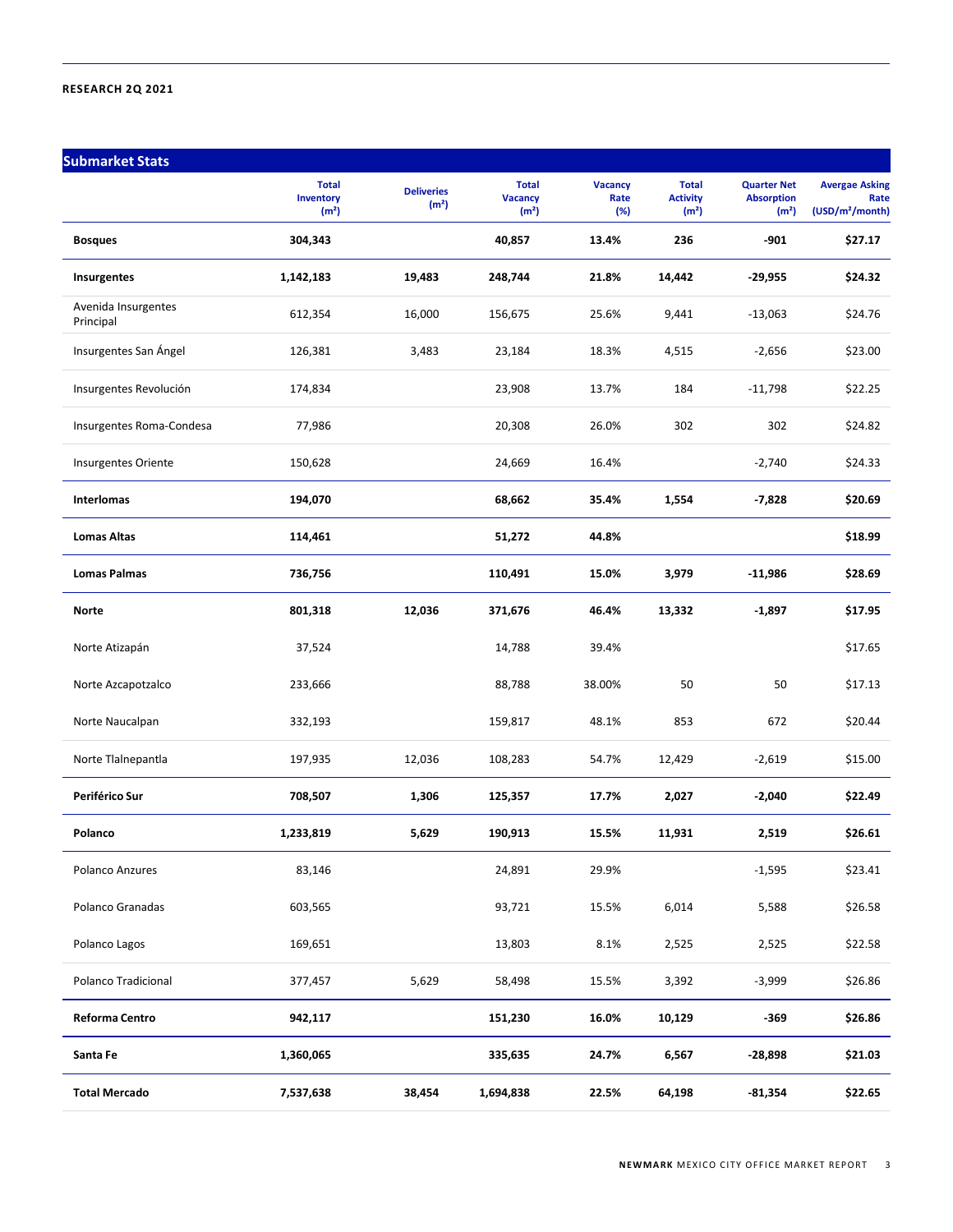#### **Encouraging Outlook**

Throughout the second quarter of the year, economic indicators have managed to show clear signs of recovery. The attraction of foreign investment registered in recent months showed an increase of almost 15%, these results have been supported by the T-MEC.

On the other hand, in order to stabilize prices and due to inflationary pressure, Banco de México decided to increase the interest rate by 25 basis points, that is, 4.25%. Based on this decision, the rate is expected to reach 5.5% by the end of the year, promoted by monetary policy decisions and the pressure to raise economic growth indicators in the country. GDP expectations are expected to be between 5 and 7% for the subsequent quarters of the current year.

#### **Employment per Economic Sector**

**MEXICO CITY AND METROPOLITAN AREA, JUNIO 2021**



Source: INEGI. ENOE

### **ANNUAL INDICATOR** 0.0% 2.0% 4.0% 6.0% 8.0% 10.0% 2Q19 3Q19 4Q19 1Q20 2Q20 3Q20 4Q20 1T21 2T21 Mexico Mexico City **Unemployment Rate** Source: INEGI, ENOE



Source : Banxico

\$15.00

**Consumer Price Index**





#### **Foreign Direct Investment**



2T19 3T19 4T19 1T20 2T20 3T20 4T20 1T21 2T21

Source: Banxico Source : INEGI, ENOE